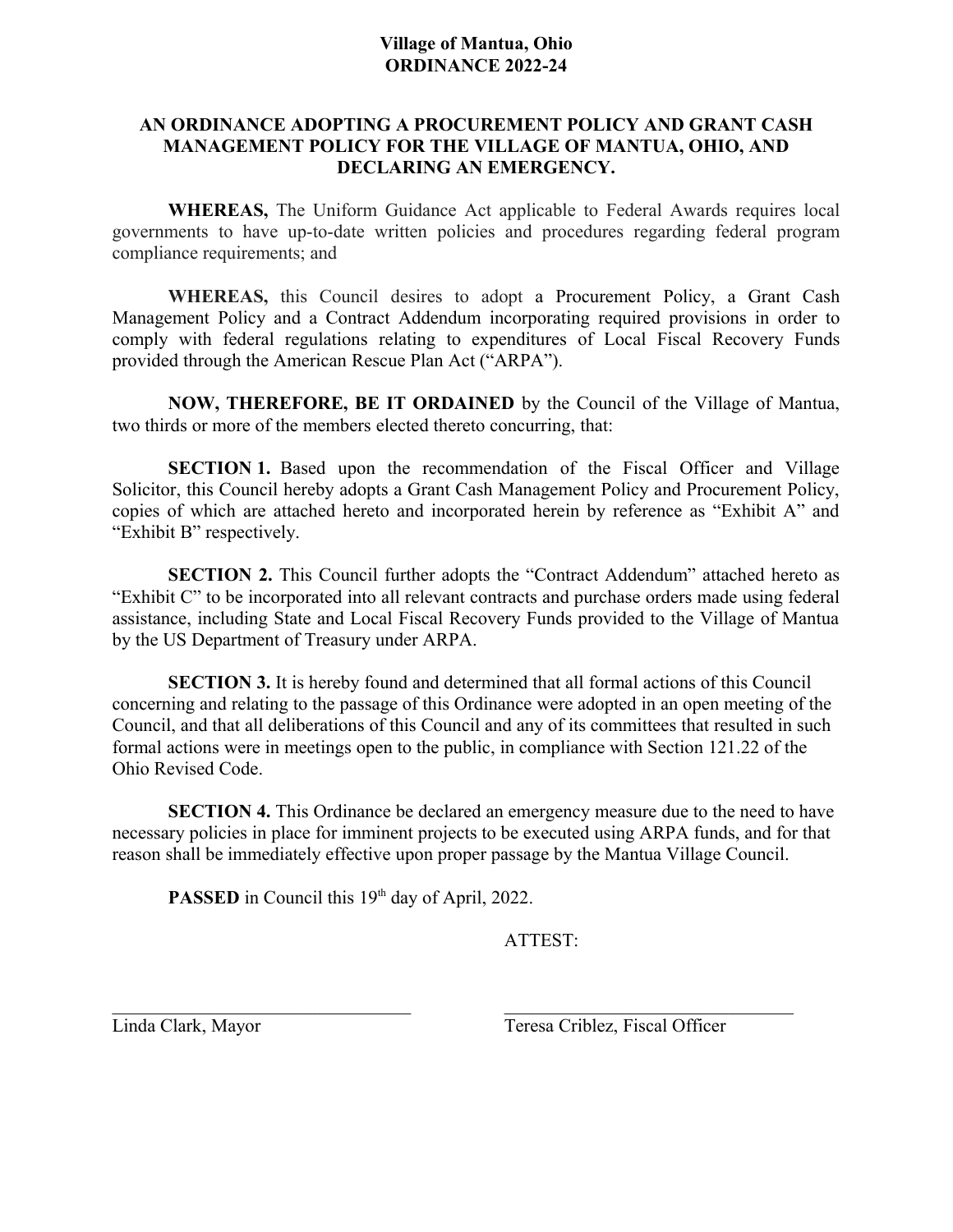I hereby certify the above Ordinance was posted at the five (5) public notice locations in the Village of Mantua, Ohio on the \_\_\_\_\_ day of April, 2022.

Teresa Criblez, Fiscal Officer

Approved as to Legal Form:

 $\mathcal{L}_\text{max}$  , where  $\mathcal{L}_\text{max}$  and  $\mathcal{L}_\text{max}$ Michele Stuck, Solicitor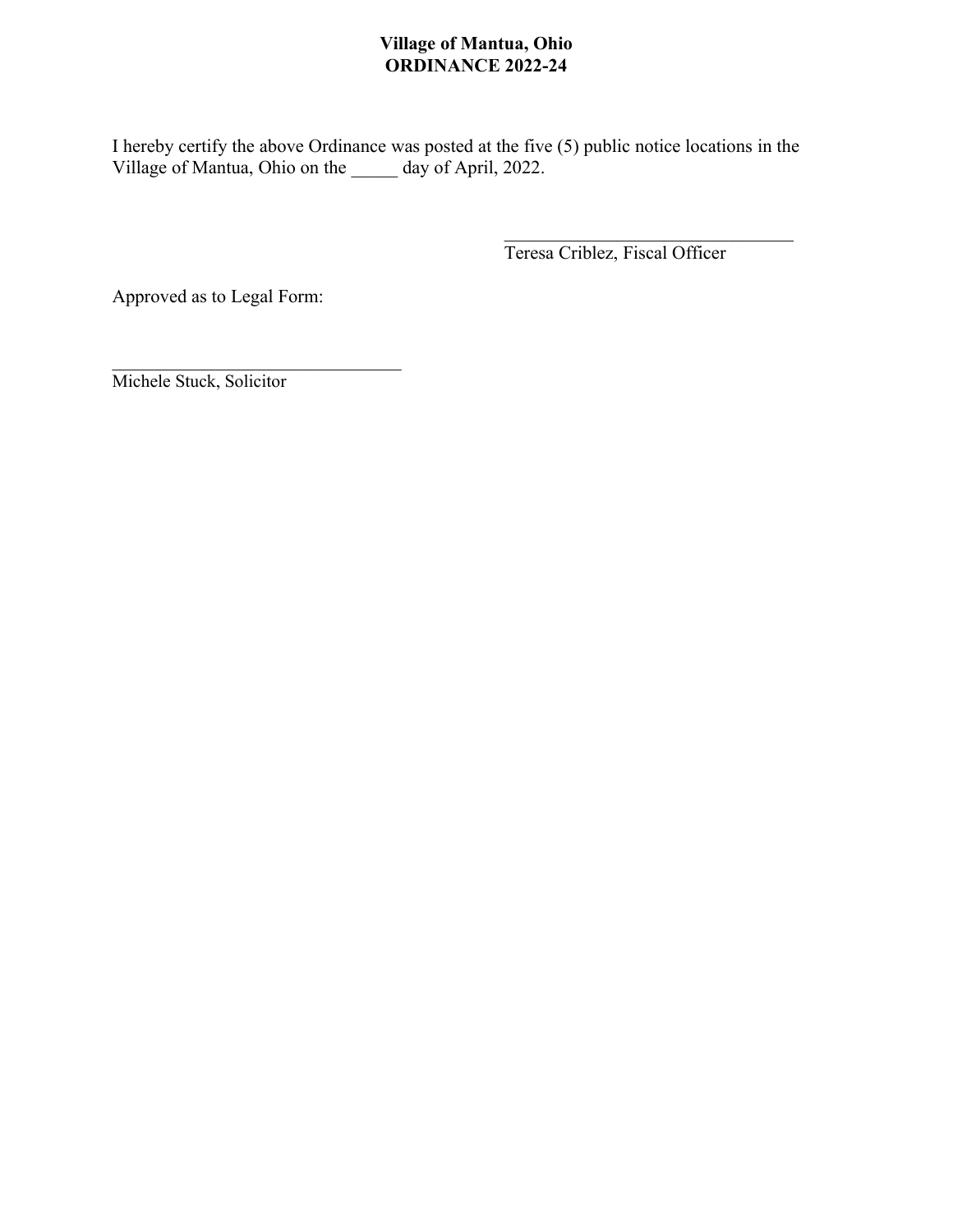# **"Exhibit A"**

# Village of Mantua Cash Management Policy

In order to provide reasonable assurance that Federal monies are properly accounted for the Fiscal Officer will review all grant/funding agreements and related documentation to establish internal controls regarding the receipt, expenditure, and reporting of transaction involving Federal monies.

Depending on grant/funding requirements, the Fiscal Officer will determine if a separate Fund is required or if the management of transactions can be accomplished through the establishment of a Project Number in the accounting system, tracked within an Excel spreadsheet, or alternative method. Depending upon the grant/funding requirements and complexity of the grant, multiple methods may be established to ensure proper tracking.

All purchases made with Federal monies shall be done in compliance with the Village's Procurement Policy. It is the responsibility of the Department Head overseeing the grant to ensure compliance with the Village's Procurement Policy and any other requirements of the grant. The Fiscal Officer will have final approval of all purchase requisitions and reserves the right to deny and/or delay if he/she feels it is out of compliance.

If grant/funding is being done on a reimbursement basis, the responsible Department Head shall complete and file all the necessary paperwork required for reimbursement.

If the Federal grant/funding requires an allocation of interest, the Fiscal Officer will develop a process to ensure proper allocation in accordance with the requirements.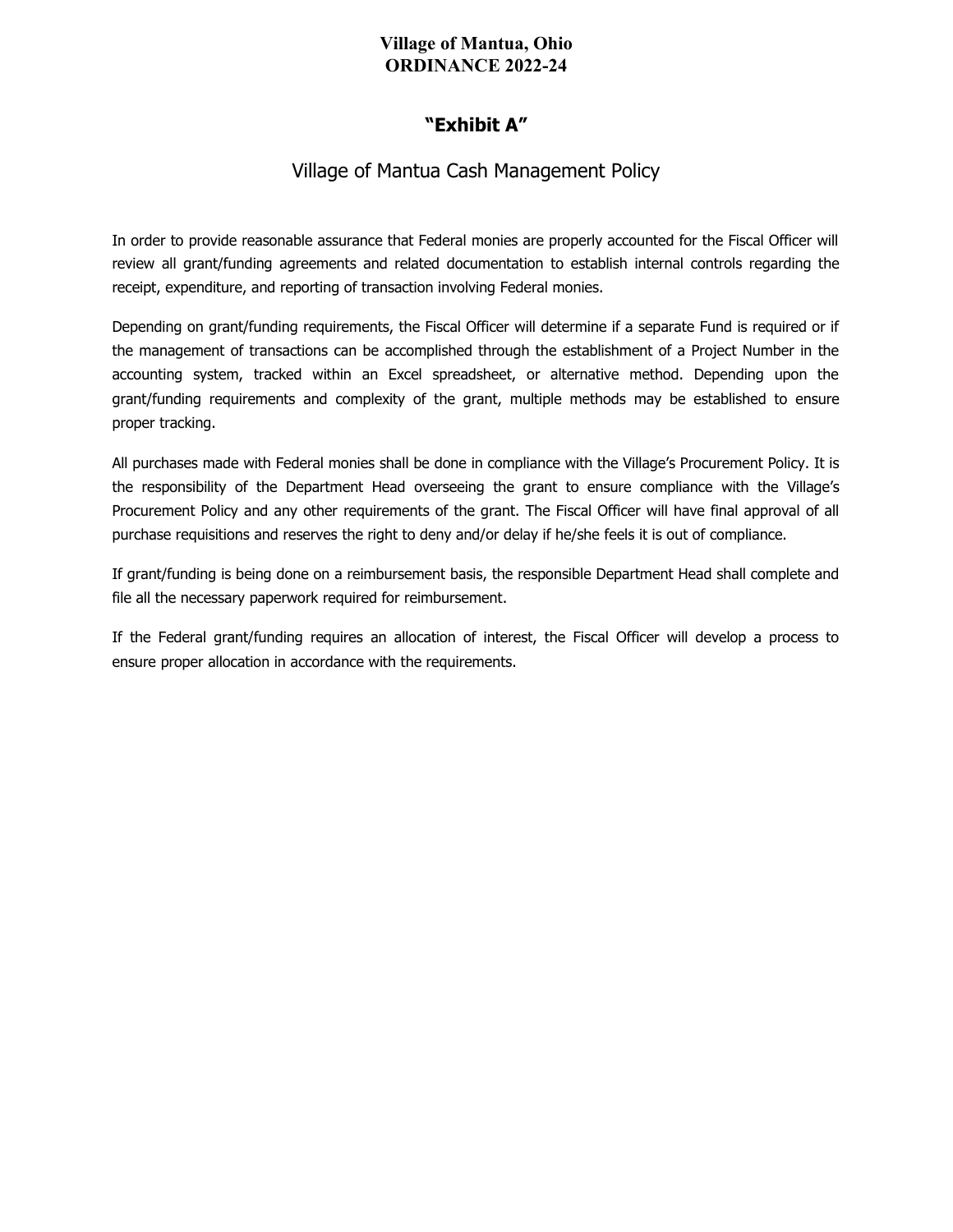# **"Exhibit B"**

# Village of Mantua Procurement Policy

The procurement of all supplies, materials, equipment, and services shall be made in accordance with applicable Federal, State, and local statures and/or regulations. In addition, the expenditure of any Federal Grant monies must be made in accordance with 2 C.F.R. 200.317 - 200.327 and the applicable grant agreement.

#### Code of Ethics, Conflict of Interest

All Village employees involved in the procurement of goods and/or services should abide by the Village's Employment Policy Code of Ethics, rules and regulations of the Ohio Ethics Commission, the Ohio Revised Code, Federal Statutes, and any Grant requirements regarding any potential conflicts of interest in the expenditure of public monies.

No employee, officer, or agent may participate in the selection, award, or administration of a contract supported by a Federal award if he or she has a real or apparent conflict of interest. Such a conflict of interest would arise when the employee, officer, or agent, any member of his or her immediate family, his or her partner, or an organization which employs or is about to employ any of the parties indicated herein, has a financial or other interest in or a tangible personal benefit from a firm considered for a contract. The officers, employees, and agents of the Village may neither solicit nor accept gratuities, favors, or anything of monetary value from contractors or parties to subcontracts.

#### Procurement Methods:

#### A. Micro-purchases (<\$10,000)

Procurement by micro-purchase is the acquisition of supplies or services, the aggregate dollar amount of which does not exceed \$10,000. To the extent practicable, the Village shall distribute micro-purchases equitably among qualified suppliers. Micro-purchases may be made without soliciting competitive quotations if the Department Head and Fiscal Officer considers the price to be reasonable. However, in instances where the Village of Mantua policy requires written quotes or committee/Council approval on purchases in excess of a given amount, such approval must also be obtained. For instance: law enforcement purchases in excess of \$2,500.00. Where a specific vendor is required please provide documentation supporting the use of the vendor.

The Village may annually self-certify a micro-purchase threshold exceeding \$10,000 and up to \$50,000 in compliance with 2 CFR 200.320(a)(1)(iv)

B. Small Purchases (Between \$10,000 and \$250,000)

Small purchase procedures provide for relatively simple and informal procurement methods of securing services, supplies, and other property that does not exceed the small purchase threshold or the competitive bid requirement of the Ohio Revised Code. Small purchase procedures require that price or rate quotations shall be obtained from a minimum of (2) qualified sources. The Ohio Revised Code requires that sealed competitive bids must be obtained for purchases in excess of \$50,000 unless the Ohio Revised Code provides for an alternative method such as using State Contract, ODOT Contracts, and/or US Communities pricing. These alternative methods do not apply for purchase made with Federal monies if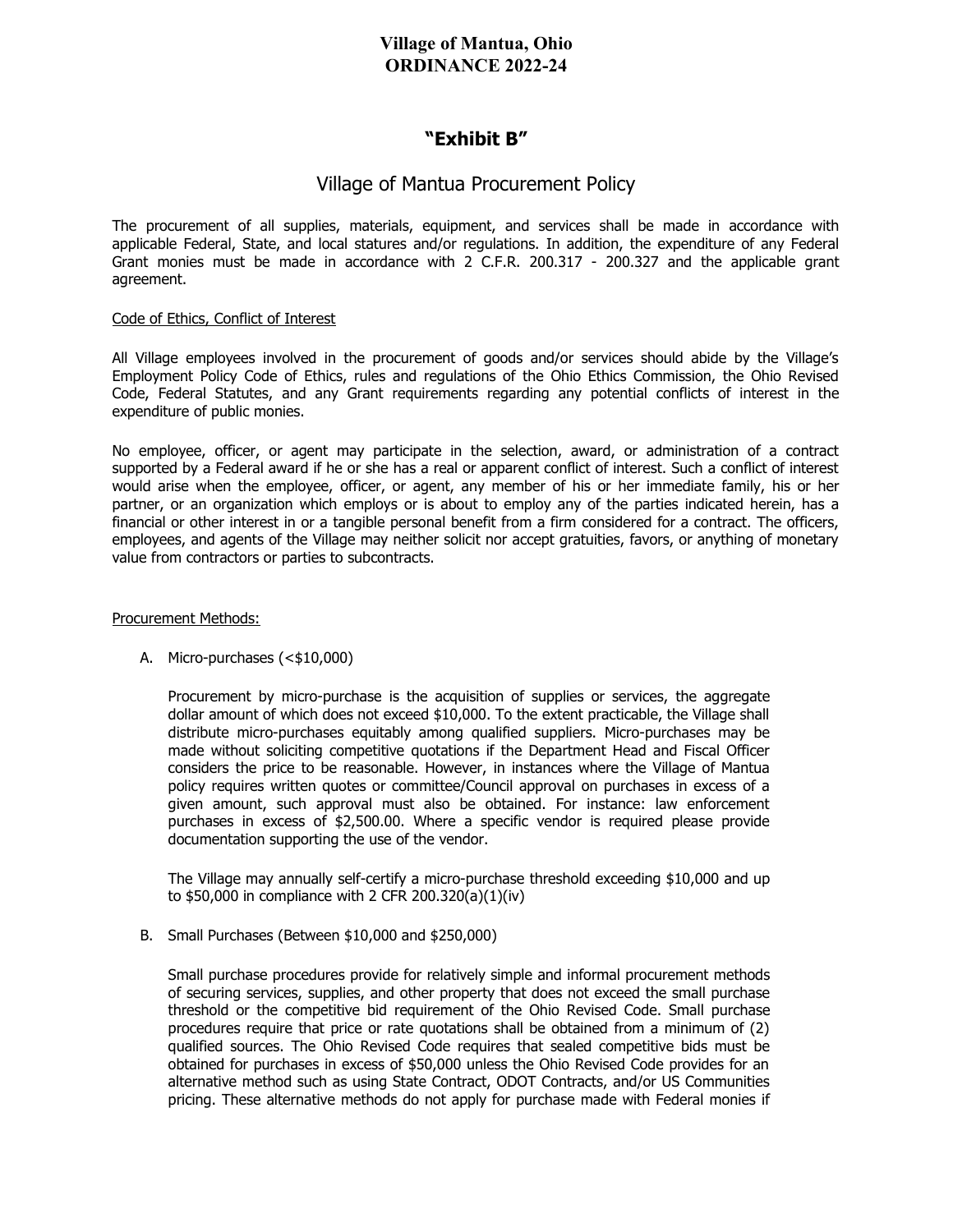the purchase is in excess of \$250,000.

C. Sealed Bids (Over \$250,000)

Sealed, competitive bids shall be obtained when the purchase of, and contract for, single items of supplies, materials, equipment, or public improvements exceeds \$250,000. However, currently the Ohio Revised Code limit is \$50,000, therefore currently sealed bids must be obtained for purchases in excess of \$50,000 unless the Ohio Revised Code and Village Code provides for an alternative method such as using State Contract, ODOT Contracts, and/or US Communities pricing. These alternative methods do not apply for purchase made with Federal monies if the purchase is in excess of \$250,000.

In order for sealed bidding to be feasible, the following conditions shall be present:

- 1. A complete, adequate, and realistic specification or purchase description is available
- 2. Two (2) or more responsible bidders are willing and able to compete effectively for the business; and
- 3. The procurement lends itself to a firm fixed price contract and the selection of the successful bidder can be made principally on the basis of price.

When sealed bids are used, the following requirements apply:

- 1. Bids shall be solicited in accordance with the provisions of State Law.
- 2. The invitation for bids will include product/contract specifications and pertinent attachments and shall define the items and/or services required in order for the bidder to properly respond.
- 3. All bids will be opened at the time and place prescribed in the invitation for bids; bids will be opened publicly.
- 4. A firm fixed price contract award will be made in writing to the lowest responsive and responsible bidder. Where specified in bidding documents, factors such as discounts, transportation costs, and life cycle costs shall be considered in determining which bid is lowest. Payment discounts may only be used to determine the low bid when prior experience indicates that such discounts are usually taken.
- 5. Any or all bids may be rejected if there is a sound documented reason.
- D. Proposals

A procurement method in which either a fixed price or cost-reimbursement type contract is awarded. Proposals are generally used when conditions are not appropriate for the use of sealed bids. They are awarded in accordance with the following requirements:

- 1. The Village must have a written method for conducting technical evaluations of the proposals received and making selections;
- 2. Requests for proposals shall be publicized and identify all evaluation factors and their relative importance. Proposals must be solicited from an adequate number of qualified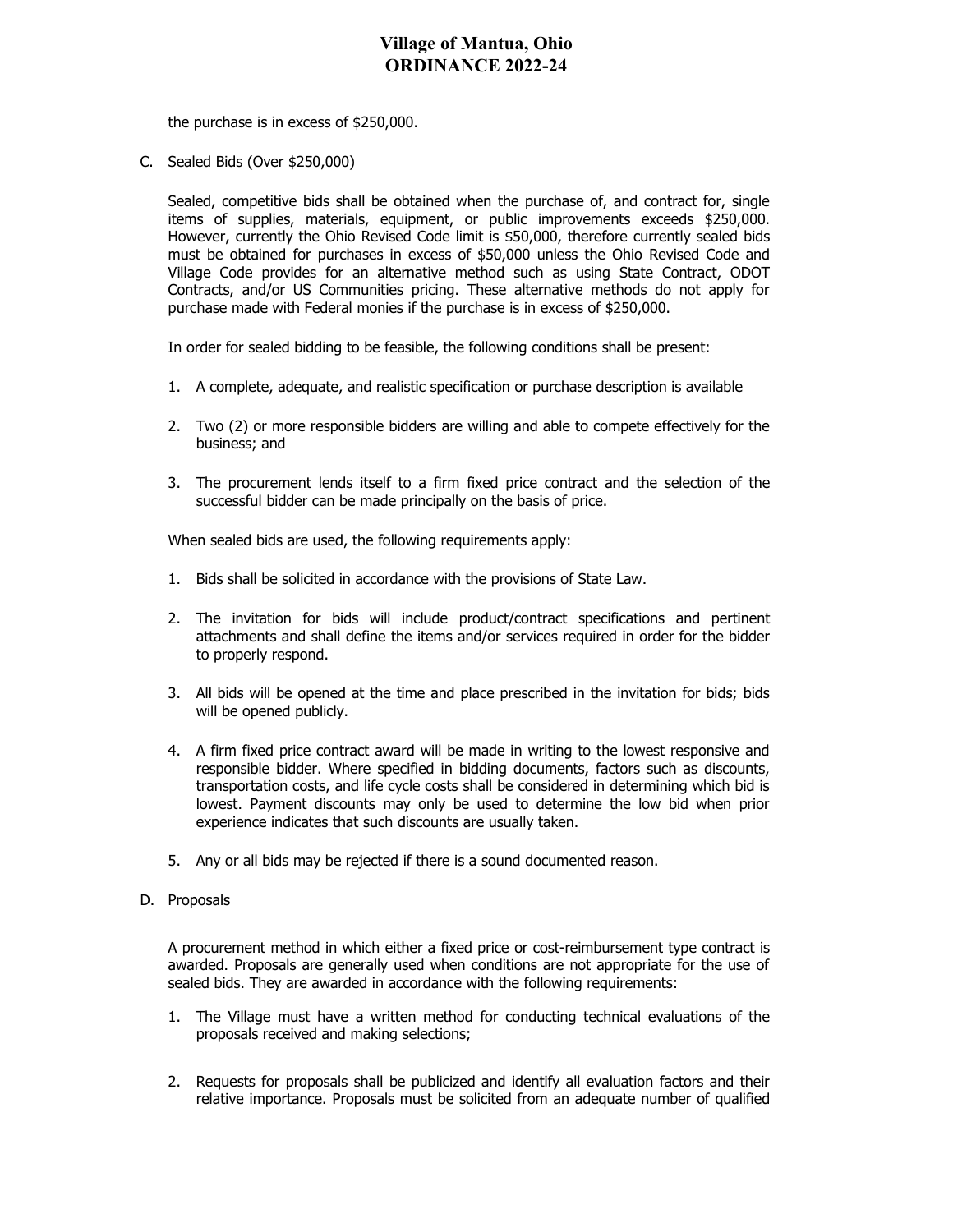offerors. Any response to the publicized requests for proposals shall be considered to the maximum extent practical.

- 3. Contracts shall be awarded to the responsible offeror whose proposal is most advantageous to the Village, with price and other factors considered. The Village may use competitive proposal procedures for qualifications-based procurement of professional services whereby competitors' qualifications are evaluated and the most qualified offeror is selected, subject to negotiation of fair and reasonable compensation. The method, where price is not used as a selection factor, can only be used in procurement of professional services.
- E. Noncompetitive Procurement

There are specific circumstances in which noncompetitive procurement can be used. Noncompetitive procurement can only be awarded if one or more of the following circumstances apply:

- 1. The aggregate dollar amount of the property or services does not exceed the micropurchase threshold (see Section "A", above).
- 2. The item is available only from a single source.
- 2. The public exigency or emergency for the requirement will not permit a delay resulting from publicizing a competitive solicitation.
- 3. The Federal awarding agency or pass-through entity expressly authorizes noncompetitive procurement in response to a written request from the Village.
- 4. After solicitation of a number of sources, competition is determined to be inadequate.

#### Contract Cost and Price

The following must be used when procurement is made with Federal Funds, but recommended for all applicable procurement.

- 1. The Village must perform a cost or price analysis in connection with every procurement action in excess of the Simplified Acquisition Threshold (\$250,000 as of year 2022) including contract modifications. The method and degree of analysis is dependent on the facts surrounding the particular procurement situation, but as a starting point, the Village must make independent estimates before receiving bids or proposals.
- 2. The Village must negotiate profit as a separate element of the price for each contract in which there is no price competition and, in all cases, where cost analysis is performed. To establish a fair and reasonable profit, consideration must be given to the complexity of the work to be performed, the risk borne by the contractor, the contractor's investment, the amount of subcontracting, the quality of its record of past performance, and industry profit rates in the surrounding geographical area for similar work.
- 3. Costs or prices based on estimated costs for contracts under the Federal award are allowable only to the extent that costs incurred or cost estimates included in negotiated prices would be allowable for the Village under subpart  $E$  of 2 CFR 200. The Village may reference its own cost principles that comply with the Federal cost principles.
- 4. The cost plus a percentage of cost and percentage of construction cost methods of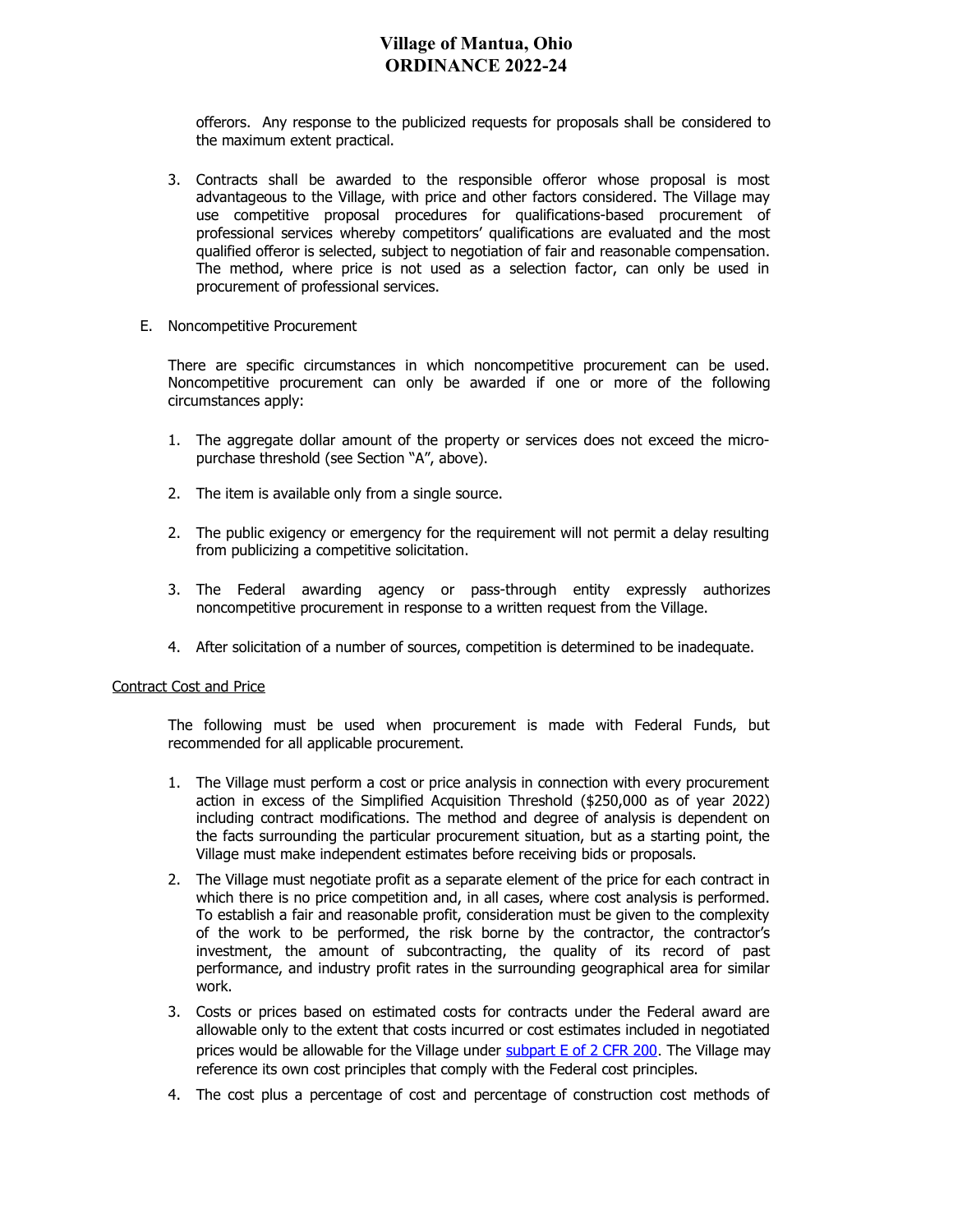#### contracting must not be used.

#### Time and Materials Contracts

The Village may use a time and materials contract when no other contract is deemed suitable. Time and materials contract mean a contract whose cost to the Village is the sum of the actual costs of materials, and direct labor hours charged at fixed hourly rates that reflect wages, general and administrative expenses, and profit.

Since this formula generates an open‐ended contract price, a time and materials contract provide no positive profit incentive to the contractor for cost control or labor efficiency. Therefore, the Village sets a ceiling price for each contract that the contractor cannot exceed without authorization of Village Council. Further, the Village shall assert a high degree of oversight in order to obtain reasonable assurance that the contractor is using efficient methods and effective cost controls.

If a time and materials contract involve the use of Federal Funds the contract must include a ceiling price that the contractor exceeds at its own risk.

#### Suspension and Debarment

The Village will award contracts only to responsible contractors possessing the ability to perform successfully under the terms and conditions of the proposed procurement. All purchasing decisions shall be made in the best interest of the Village and shall seek to obtain the maximum value for each dollar expended. When making a purchasing decision, the Village shall consider such factors as contractor integrity, compliance with public policy, record of past performance, and financial and technical resources.

For procurement made using Federal Funds the Village shall have the authority to suspend or debar a person/corporation, for cause, from consideration or award of further contracts. The Village is subject to and shall abide by the nonprocurement debarment and suspension regulations implementing Executive Orders 12549 and 12689, 2 CFE Part 180.

Suspension is an action taken by the Village that immediately prohibits a person/corporation from participating in covered transactions under the Federal Acquisition Regulation (48 CFR Chapter 1) for a temporary period, pending completion of an agency investigation and any judicial or administrative proceedings that may ensue. A person/corporation so excluded is suspended. (2 CFR Part 180 Subpart G).

Debarment is an action taken by the Village to exclude a person/corporation from participating in a covered transaction covered under the Federal Acquisition Regulation (48 DFR Chapter 1). A person/corporation so excluded is debarred. (2 CFR Part 180 Subpart H).

The Village shall not subcontract with or award subgrants to any person/corporation who is debarred or suspended.

For contracts over \$25,000, the Village shall confirm that the vendor is not debarred or suspended by either checking the Federal government's System for Award Management (SAM), which maintains a list of such debarred or suspended vendors at [www.sam.gov](http://www.sam.gov/); collecting a certification from the vendor; or adding a clause or condition to the covered transaction with that vendor. (2 CFR Part 180 Subpart C).

For all contracts, the Village is prohibited from entering into any contract with a person/corporation with an outstanding Finding for Recovery issued by the Ohio Auditor of State (O.R.C 9.24). Verification of no outstanding Finding for Recovery should be obtained from the Ohio Auditor of State website [www.ohioauditor.gov](http://www.ohioauditor.gov/) .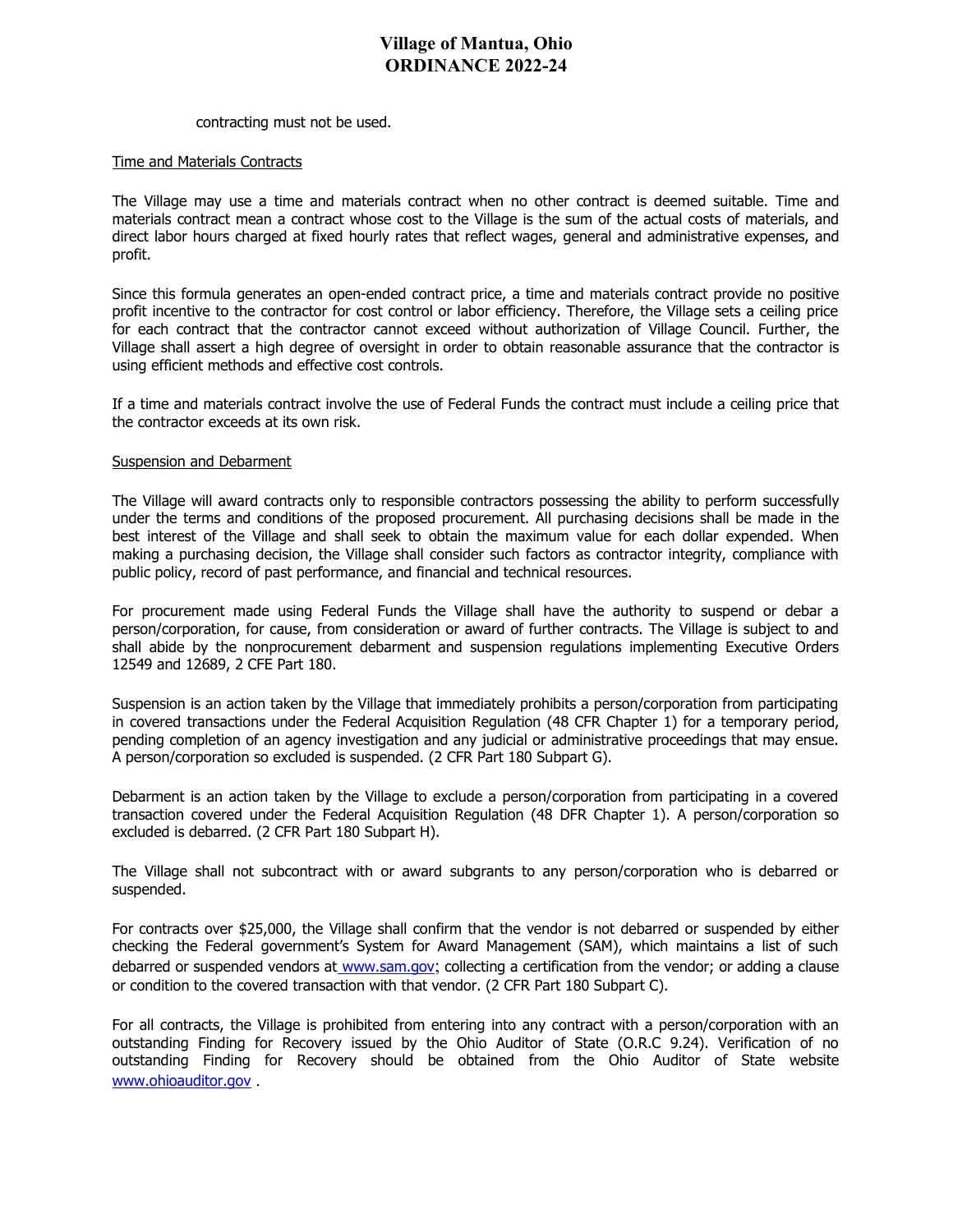#### Contracting with Small and Minority Businesses, Women's Business Enterprises, and Labor Surplus Area Firms

The Village must take all necessary affirmative steps to assure that minority businesses, women's business enterprises, and labor surplus area firms are used when possible in accordance with 2 CFR 200.321.

#### Domestic Preferences for Procurements

- A. As appropriate and to the extent consistent with law, the Village should, to the greatest extent practicable under a Federal award, provide a preference for the purchase, acquisition, or use of goods, products, or materials produced in the United States (including but not limited to iron, aluminum, steel, cement, and other manufactured products). The requirements of this section must be included in all subawards including all contracts and purchase orders for work or products under this award.
- B. For purposes of this section:
	- 1. "Produced in the United States" means, for iron and steel products, that all manufacturing processes, from the initial melting stage through the application of coatings, occurred in the United States.
	- 2. "Manufactured products" means items and construction materials composed in whole or in part of non-ferrous metals such as aluminum; plastics and polymer-based products such as polyvinyl chloride pipe; aggregates such as concrete; glass, including optical fiber; and lumber.

#### Procurement of Recovered Materials

The Village and its contractors must comply with section 6002 of the Solid Waste Disposal Act, which includes requirements to procure only items designated in guidelines of the Environmental Protection Agency (EPA) at [40 CFR part 247](https://www.ecfr.gov/current/title-40/part-247) that contain the highest percentage of recovered materials practicable, consistent with maintaining a satisfactory level of competition, where the purchase price of the item exceeds \$10,000 or the value of the quantity acquired during the preceding fiscal year exceeded \$10,000; procuring solid waste management services in a manner that maximizes energy and resource recovery; and establishing an affirmative procurement program for procurement of recovered materials identified in the EPA guidelines.

#### Maintenance of Procurement Records

The Village shall maintain records sufficient to detail the history of all procurements. Such records shall be maintained for the time outlined in the Village's Record Retention Schedule or applicable Federal Grant Agreement, whichever is longer.

#### **Competition**

- A. All procurement transactions for the acquisition of property or services required under a Federal award must be conducted in a manner providing full and open competition consistent with the standards of 2 CFR 200.319 and .320.
- B. In order to ensure objective contractor performance and eliminate unfair competitive advantage, contractors that develop or draft specifications, requirements, statements of work, or invitations for bids or requests for proposals must be excluded from competing for such procurements. Some of the situations considered to be restrictive of competition include but are not limited to:
	- 1. Placing unreasonable requirements on firms in order for them to qualify to do business;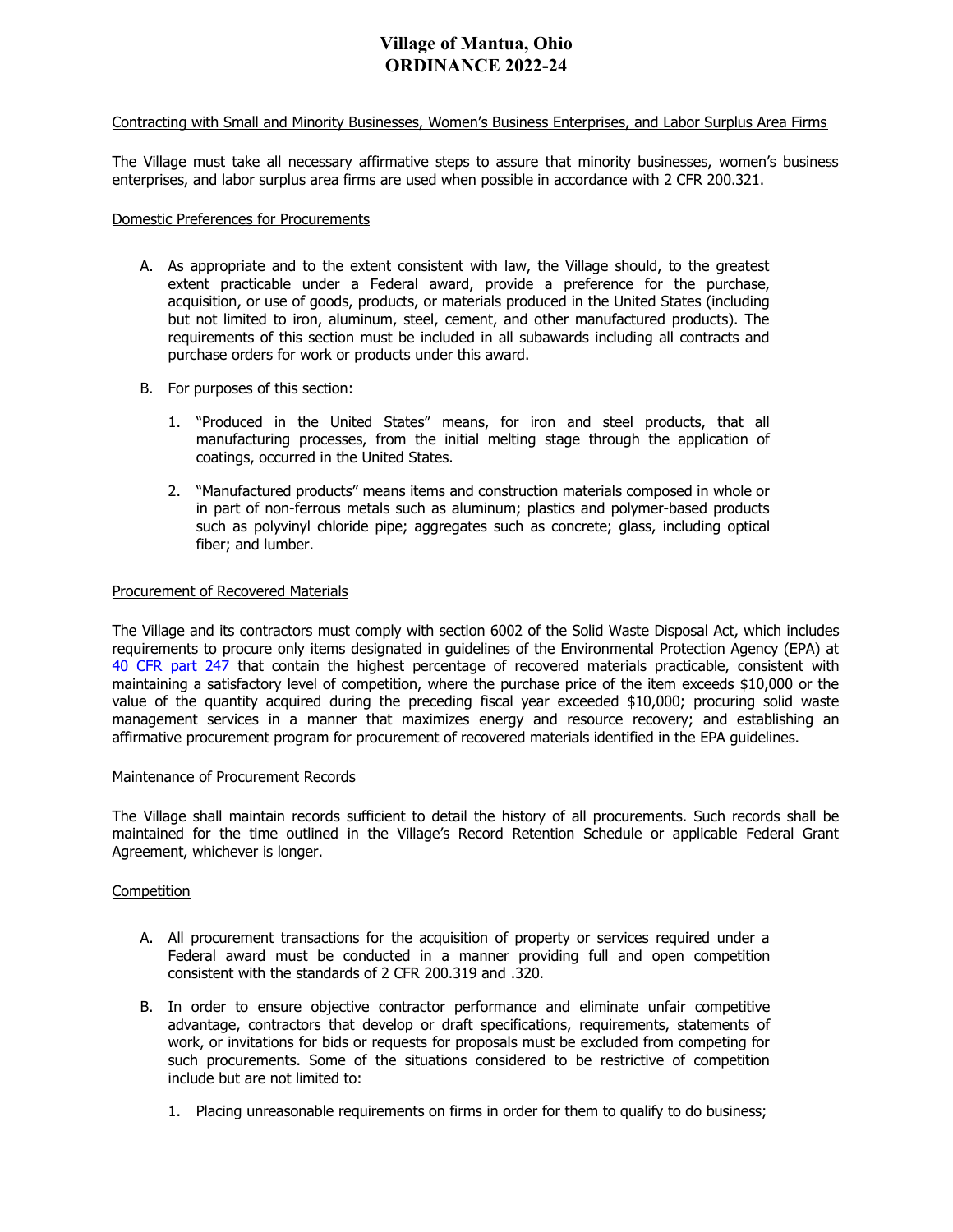- 2. Requiring unnecessary experience and excessive bonding;
- 3. Noncompetitive pricing practices between firms or between affiliated companies;
- 4. Noncompetitive contracts to consultants that are on retainer contracts;
- 5. Organizational conflicts of interest;
- 6. Specifying only a "brand name" product instead of allowing "an equal" product to be offered and describing the performance or other relevant requirements of the procurement; and
- 7. Any arbitrary action in the procurement process.
- C. The Village must conduct procurements in a manner that prohibits the use of statutorily or administratively imposed state, local, or tribal geographical preferences in the evaluation of bids or proposals, except in those cases where applicable Federal statutes expressly mandate or encourage geographic preference. Nothing in this section preempts state licensing laws. When contracting for architectural and engineering (A/E) services, geographic location may be a selection criterion provided its application leaves an appropriate number of qualified firms, given the nature and size of the project, to compete for the contract.
- D. The Village must have written procedures for procurement transactions. These procedures must ensure that all solicitations:
	- 1. Incorporate a clear and accurate description of the technical requirements for the material, product, or service to be procured. Such description must not, in competitive procurements, contain features which unduly restrict competition. The description may include a statement of the qualitative nature of the material, product or service to be procured and, when necessary, must set forth those minimum essential characteristics and standards to which it must conform if it is to satisfy its intended use. Detailed product specifications should be avoided if at all possible. When it is impractical or uneconomical to make a clear and accurate description of the technical requirements, a "brand name or equivalent" description may be used as a means to define the performance or other salient requirements of procurement. The specific features of the named brand which must be met by offers must be clearly stated; and
	- 2. Identify all requirements which the offerors must fulfill and all other factors to be used in evaluating bids or proposals.
- E. The Village must ensure that all prequalified lists of persons, firms, or products which are used in acquiring goods and services are current and include enough qualified sources to ensure maximum open and free competition. Also, the Village must not preclude potential bidders from qualifying during the solicitation period.

#### Bonding Requirements

For construction or facility improvement contracts or subcontracts exceeding the Simplified Acquisition Threshold, and in the absence of a determination by the Federal awarding agency or pass-through entity that the Federal interest is adequately protected by the Village's standard bonding policy, the following minimum requirements apply:

A. A bid guarantee from each bidder equivalent to five percent of the bid price. The "bid guarantee" must consist of a firm commitment such as a bid bond, certified check, or other negotiable instrument accompanying a bid as assurance that the bidder will, upon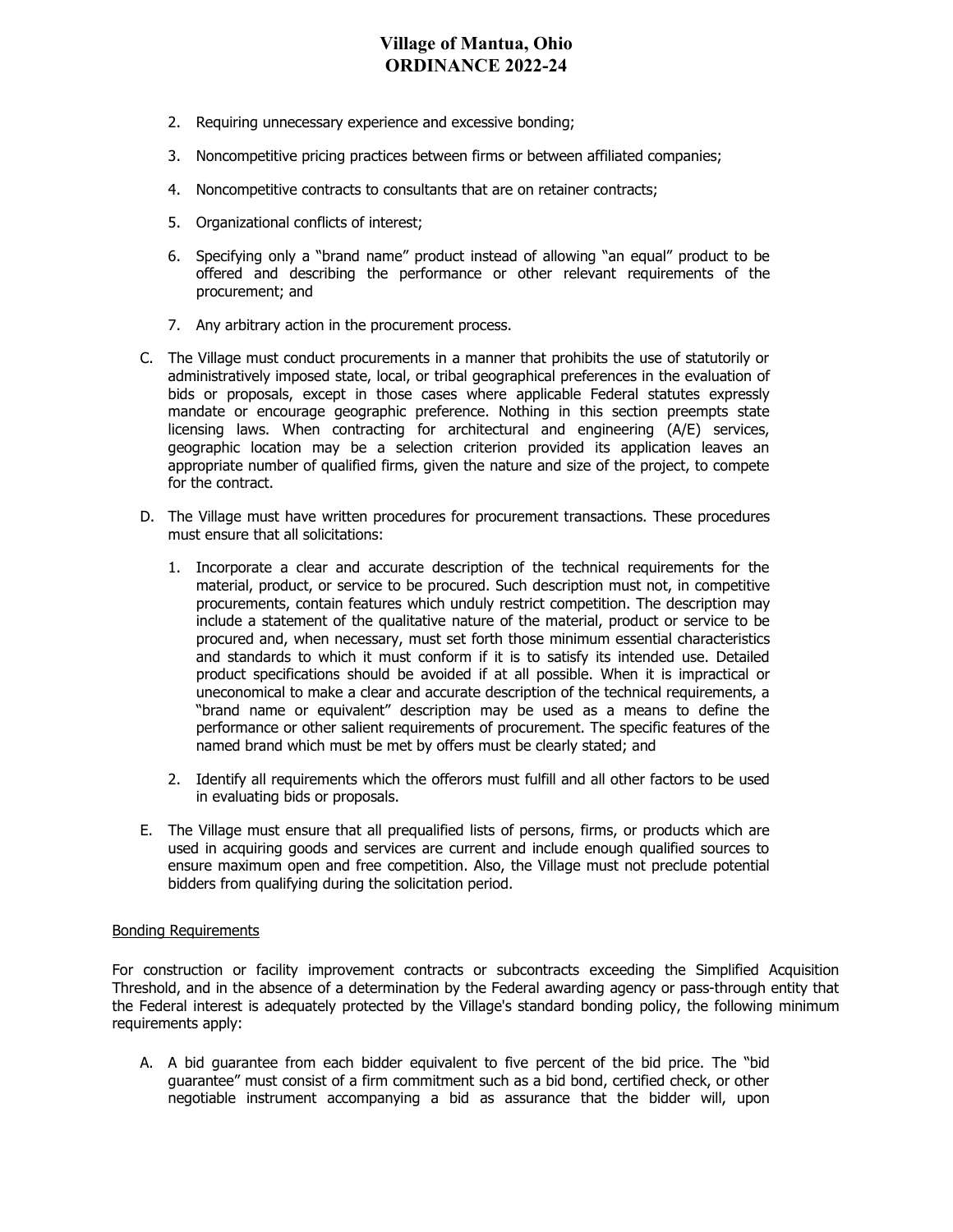acceptance of the bid, execute such contractual documents as may be required within the time specified.

- B. A performance bond on the part of the contractor for 100 percent of the contract price. A "performance bond" is one executed in connection with a contract to secure fulfillment of all the contractor's requirements under such contract.
- C. A payment bond on the part of the contractor for 100 percent of the contract price. A "payment bond" is one executed in connection with a contract to assure payment as required by law of all persons supplying labor and material in the execution of the work provided for in the contract.

#### General Clauses for Procurements Made with Federal Monies

In addition to the requirements above, all procurement using Federal Funds should be done in conjunction with all applicable Grant Agreements, Federal Requirements (2 CFR 200.317 through 200.326), the Ohio Revised Code, and Ordinances and Resolutions of the Village of Mantua, all of which may change from time to time. It is the responsibility of the Department Head obtaining the Federal Grant to know and understand all of the requirements of the grant.

The Village must award contracts only to responsible contractors possessing the ability to perform successfully under the terms and conditions of a proposed procurement. Consideration will be given to such matters as contractor integrity, compliance with public policy, record of past performance, and financial and technical resources.

The Village will be responsible, in accordance with good administrative practice and sound business judgment, for the settlement of all contractual and administrative issues arising out of procurements. These issues include, but are not limited to, source evaluation, protests, disputes, and claims. These standards do not relieve the Village of any contractual responsibilities under its contracts. Violations of law will be referred to the local, state, or Federal authority having proper jurisdiction.

The acquisition of unnecessary or duplicative items must be avoided. Consideration should be given to consolidating or breaking out procurements to obtain a more economical purchase. Where appropriate, an analysis will be made of lease versus purchase alternatives, and any other appropriate analysis to determine the most economical approach. State and local intergovernmental agreements or inter-entity agreements shall be used where appropriate for procurement or use of common or shared goods and services.

The Village shall make available to the Federal awarding agency, in compliance with 2 CFR 200.325 technical specifications, procurement documents and other documents related to procurements made with Federal awards.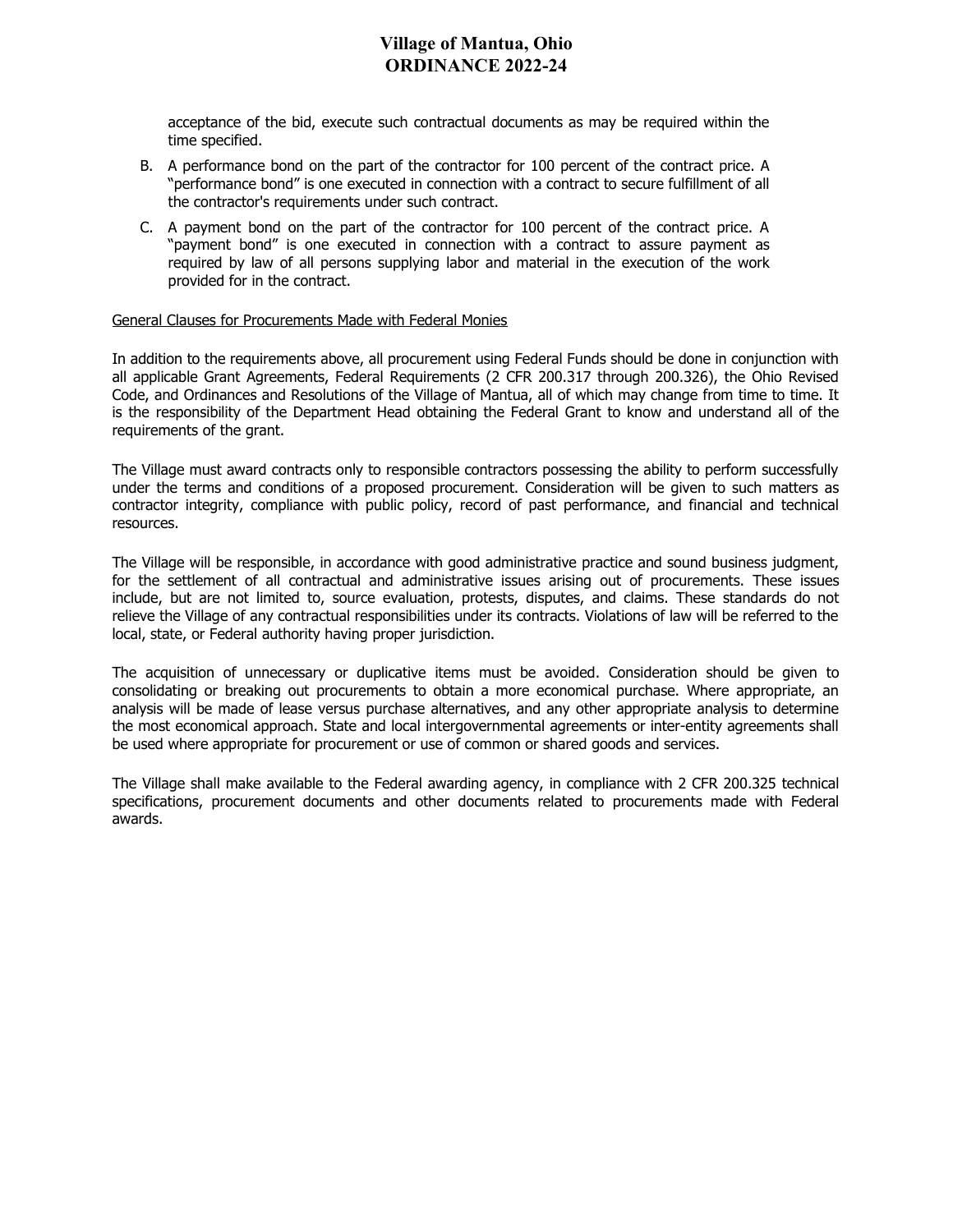# **"Exhibit C" follows**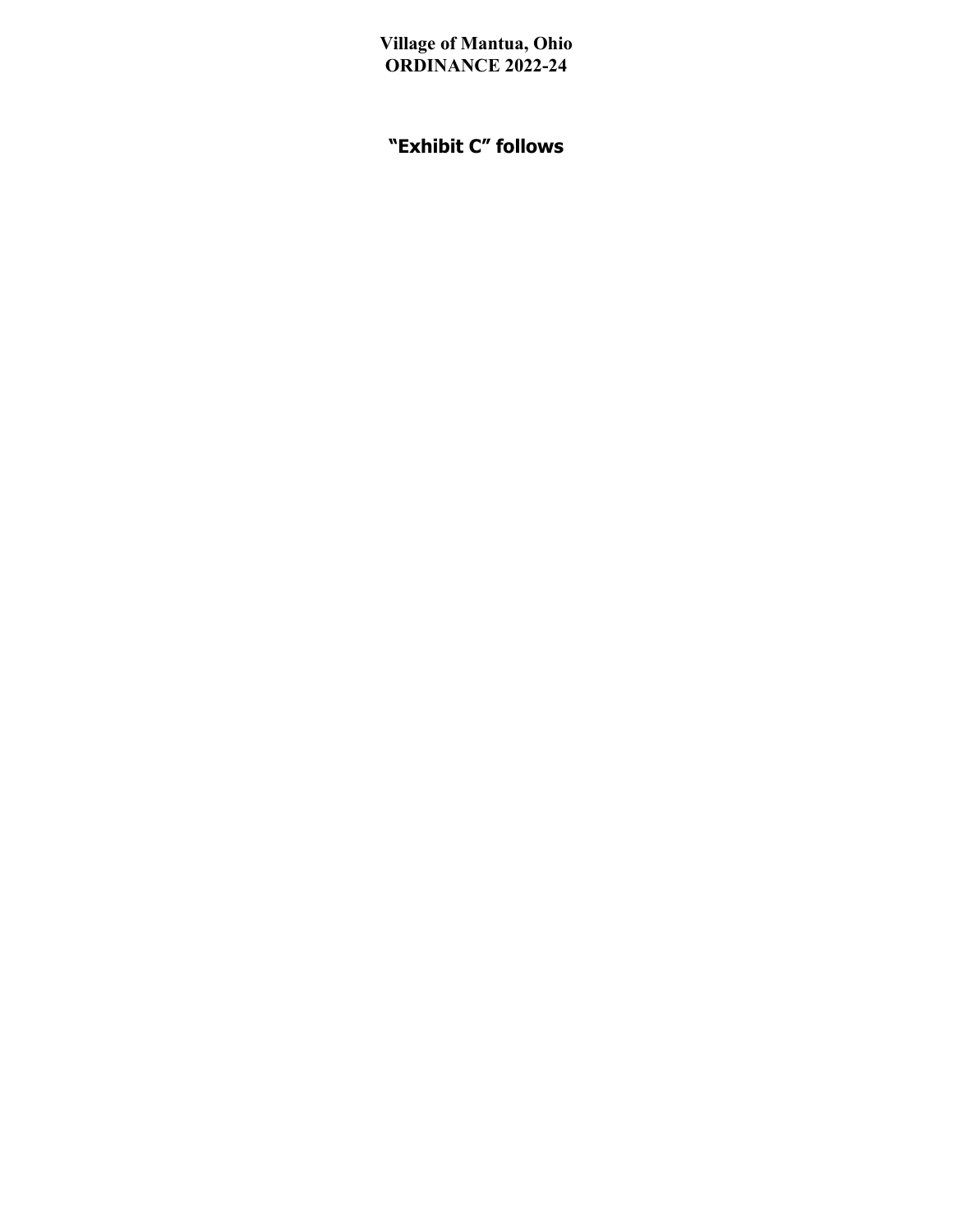#### **CONTRACT ADDENDUM**

#### **To be included with all Contracts to be executed using Federally awarded funds**

#### \_\_\_\_\_\_\_\_\_\_\_\_\_\_\_\_\_\_\_\_\_\_\_\_\_\_\_\_\_\_\_\_\_\_\_\_\_\_ **VENDOR NAME**

In accordance with 2 C.F.R. § 200.327 of the Uniform Administrative Requirements, Cost Principles, and Audit Requirements for Federal Awards, this Addendum ("**Addendum**") is proof of the Vendor's willingness and ability to comply with certain requirements which may be applicable to specific Village of Mantua ("Village") purchases using federal grant funds. The following certifications and provisions are required and apply when Village expends federal funds for any contract resulting from this procurement process. In the event of a conflict or inconsistency between the following terms and conditions and any provision of any contract, agreement, or Purchase Order, the following terms and conditions shall control. Accordingly, the parties agree that the following terms and conditions apply to the Contract/PO between Village and Vendor ("Vendor") in all situations where Vendor has been paid or will be paid with federal funds.

This **Addendum** amends and is hereby incorporated into an existing agreement between the parties as follows:

REQUIRED CONTRACT PROVISIONS FOR NON-FEDERAL ENTITY CONTRACTS UNDER FEDERAL AWARDS – APPENDIX II TO 2 CFR PART 200

A) Contracts for more than the simplified acquisition threshold currently set at \$250,000 (2 CFR § 200.320), which is the inflation adjusted amount determined by the Civilian Agency Acquisition Council and the Defense Acquisition Regulations Council (Councils) as authorized by 41 U.S.C. 1908, must address administrative, contractual, or legal remedies in instances where contractors violate or breach contract terms, and provide for such sanctions and penalties as appropriate.

Pursuant to Federal Rule (A) above, when federal funds are expended by Village, Village reserves all rights and privileges under the applicable laws and regulations with respect to this procurement in the event of breach of contract by either party.

#### **Does Vendor agree? YES \_\_\_\_\_\_ Initials of Authorized Representative of Vendor**

B) TERMINATION FOR CAUSE AND FOR CONVENIENCE by the grantee or subgrantee including the manner by which it will be effected and the basis for settlement. (All contracts in excess of \$10,000)

Pursuant to Federal Rule (B) above, when federal funds are expended by Village, Village reserves the right to immediately terminate any agreement in excess of \$10,000 resulting from this procurement process in the event of a breach or default of the agreement by Vendor, in the event: (1) Vendor fails to meet schedules, deadlines, and/or delivery dates within the time specified in the procurement solicitation, contract, and/or a purchase order; (2) Vendor fails to make any payments owed; (3) Vendor fails to otherwise perform in accordance with the contract and/or the procurement solicitation; or (4) to the greatest extent authorized by law, if an award no longer effectuates the program goals or priorities of the Federal awarding agency or Village. Village also reserves the right to terminate the contract immediately, with written notice to Vendor, for convenience, if Village believes, in its sole discretion that it is in the best interest of Village to do so. The Vendor will be compensated for work performed and accepted and goods accepted by Village as of the termination date if the contract is terminated for convenience of Village. Any award under this procurement process is not exclusive and Village reserves the right to purchase goods and services from other Vendors when it is in the best interest of Village.

**Does Vendor agree? YES \_\_\_\_\_\_ Initials of Authorized Representative of Vendor**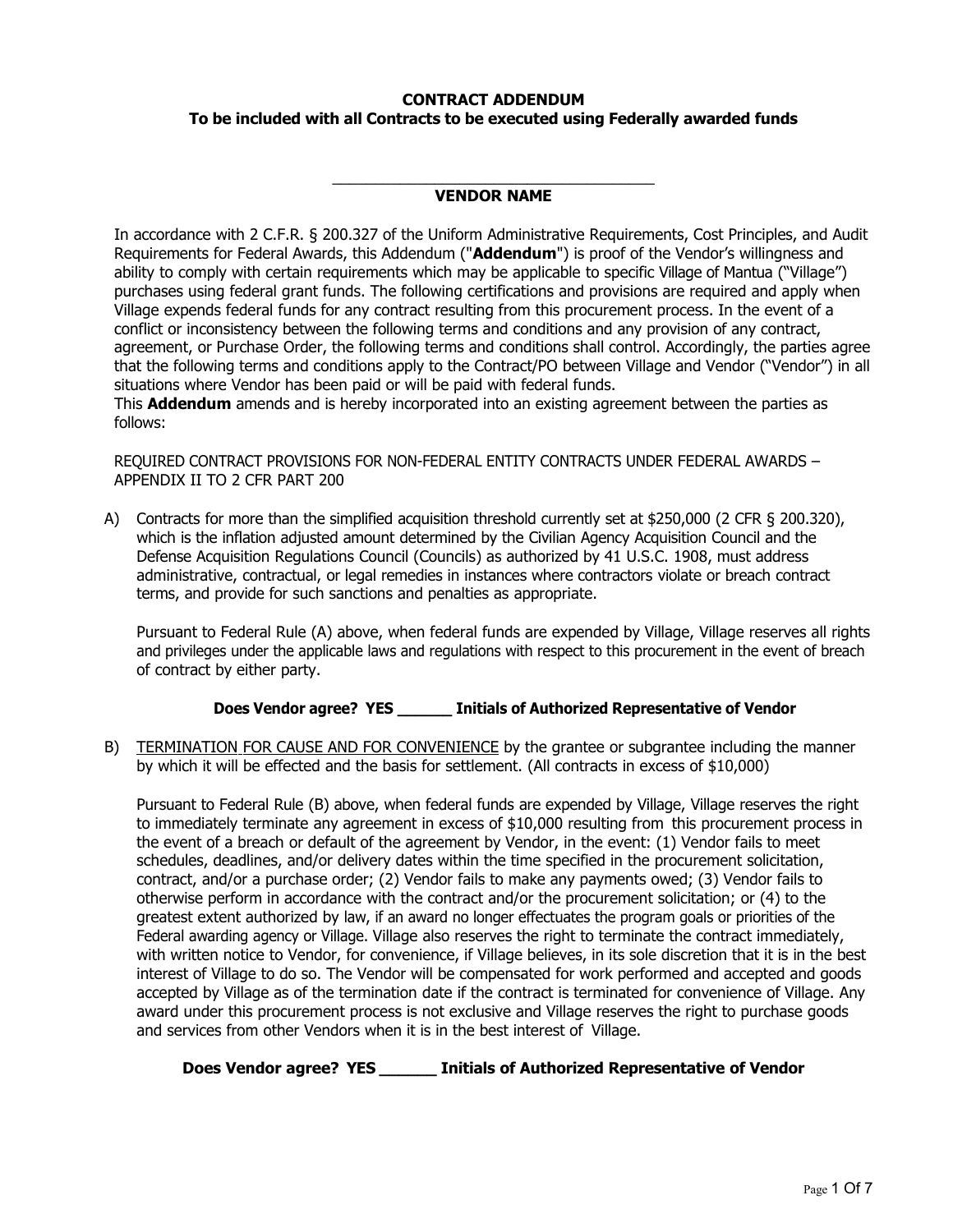C) EQUAL EMPLOYMENT OPPORTUNITY. Except as otherwise provided under 41 CFR Part 60, all contracts that meet the definition of "federally assisted construction contract" in 41 CFR Part 60-1.3 must include the equal opportunity clause provided under 41 CFR 60-1.4(b), in accordance with Executive Order 11246, "Equal Employment Opportunity" (30 FR 12319, 12935, 3 CFR Part, 1964-1965 Comp., p. 339), as amended by Executive Order 11375, "Amending Executive Order 11246 Relating to Equal Employment Opportunity," and implementing regulations at 41 CFR part 60, "Office of Federal Contract Compliance Programs, Equal Employment Opportunity, Department of Labor."

Pursuant to Federal Rule (C) above, when federal funds are expended by Village on any federally assisted construction contract, the equal opportunity clause is incorporated by reference herein.

### **Does Vendor agree? YES \_\_\_\_\_\_ Initials of Authorized Representative of Vendor**

D) DAVIS-BACON ACT, AS AMENDED (40 U.S.C. 3141-3148). *[not applicable to Contracts using ARPA Funds]* When required by Federal program legislation, all prime construction contracts in excess of \$2,000 awarded by non-Federal entities must include a provision for compliance with the Davis-Bacon Act (40 U.S.C. 3141- 3144, and 3146- 3148) as supplemented by Department of Labor regulations (29 CFR Part 5, "Labor Standards Provisions Applicable to Contracts Covering Federally Financed and Assisted Construction"). In accordance with the statute, contractors must be required to pay wages to laborers and mechanics at a rate not less than the prevailing wages specified in a wage determination made by the Secretary of Labor. In addition, contractors must be required to pay wages not less than once a week. The non- Federal entity must place a copy of the current prevailing wage determination issued by the Department of Labor in each solicitation. The decision to award a contract or subcontract must be conditioned upon the acceptance of the wage determination. The non-Federal entity must report all suspected or reported violations to the Federal awarding agency. The contracts must also include a provision for compliance with the Copeland "Anti-Kickback" Act (40 U.S.C. 3145), as supplemented by Department of Labor regulations (29 CFR Part 3, "Contractors and Subcontractors on Public Building or Public Work Financed in Whole or in Part by Loans or Grants from the United States"). The Act provides that each contractor or subrecipient must be prohibited from inducing, by any means, any person employed in the construction, completion, or repair of public work, to give up any part of the compensation to which he or she is otherwise entitled. The non-Federal entity must report all suspected or reported violations to the Federal awarding agency.

Pursuant to Federal Rule (D) above, when federal funds are expended by Village, during the term of an award for all contracts and subgrants for construction or repair, the Vendor will be in compliance with all applicable Davis-Bacon Act provisions.

### **Does Vendor agree? YES \_\_\_\_\_\_ Initials of Authorized Representative of Vendor**

E) CONTRACT WORK HOURS AND SAFETY STANDARDS ACT (40 U.S.C. 3701-3708). Where applicable, all contracts awarded by the non-Federal entity in excess of \$100,000 that involve the employment of mechanics or laborers must include a provision for compliance with 40 U.S.C. 3702 and 3704, as supplemented by Department of Labor regulations (29 CFR Part 5). Under 40 U.S.C. 3702 of the Act, each contractor must be required to compute the wages of every mechanic and laborer on the basis of a standard work week of 40 hours. Work in excess of the standard work week is permissible provided that the worker is compensated at a rate of not less than one and a half times the basic rate of pay for all hours worked in excess of 40 hours in the work week. The requirements of 40 U.S.C. 3704 are applicable to construction work and provide that no laborer or mechanic must be required to work in surroundings or under working conditions which are unsanitary, hazardous or dangerous. These requirements do not apply to the purchases of supplies or materials or articles ordinarily available on the open market, or contracts for transportation or transmission of intelligence.

Pursuant to Federal Rule (E) above, when federal funds are expended by Village, the Vendor certifies that during the term of an award for all contracts by Village resulting from this procurement process, the Vendor will be in compliance with all applicable provisions of the Contract Work Hours and Safety Standards Act.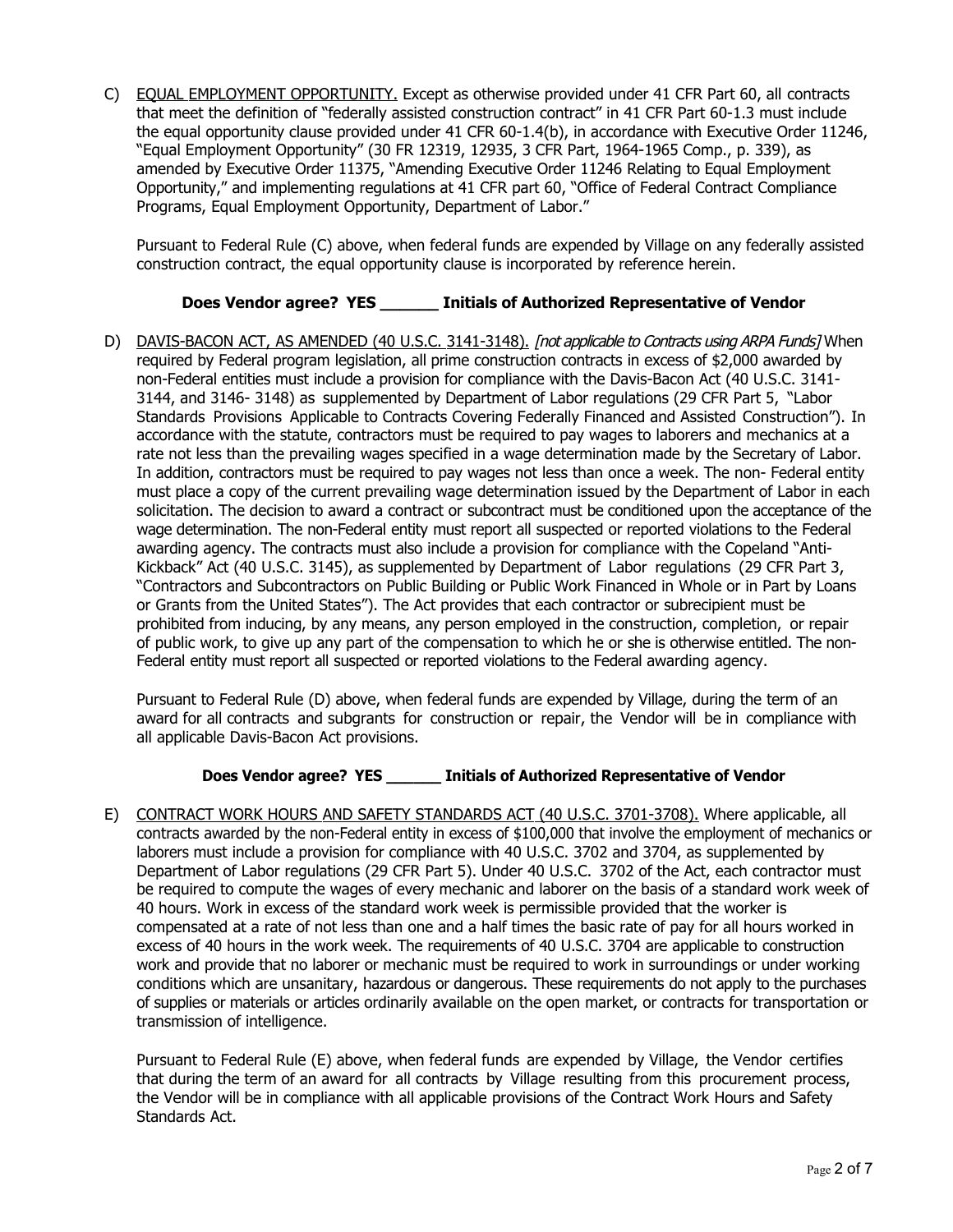### **Does Vendor agree? YES \_\_\_\_\_\_ Initials of Authorized Representative of Vendor**

F) RIGHTS TO INVENTIONS MADE UNDER A CONTRACT OR AGREEMENT. If the Federal award meets the definition of "funding agreement" under 37 CFR §401.2 (a) and the recipient or subrecipient wishes to enter into a contract with a small business firm or nonprofit organization regarding the substitution of parties, assignment or performance of experimental, developmental, or research work under that "funding agreement," the recipient or subrecipient must comply with the requirements of 37 CFR Part 401, "Rights to Inventions Made by Nonprofit Organizations and Small Business Firms Under Government Grants, Contracts and Cooperative Agreements," and any implementing regulations issued by the awarding agency.

Pursuant to Federal Rule (F) above, when federal funds are expended by Village, the Vendor certifies that during the term of an award for all contracts by Village resulting from this procurement process, the Vendor agrees to comply with all applicable requirements as referenced in Federal Rule (F) above.

### **Does Vendor agree? YES \_\_\_\_\_\_ Initials of Authorized Representative of Vendor**

G) CLEAN AIR ACT (42 U.S.C. 7401-7671Q.) AND THE FEDERAL WATER POLLUTION CONTROL ACT (33 U.S.C. 1251- 1387), AS AMENDED. Contracts and subgrants of amounts in excess of \$150,000 must contain a provision that requires the non-Federal award to agree to comply with all applicable standards, orders or regulations issued pursuant to the Clean Air Act (42 U.S.C. 7401-7671q) and the Federal Water Pollution Control Act as amended (33 U.S.C. 1251- 1387). Violations must be reported to the Federal awarding agency and the Regional Office of the Environmental Protection Agency (EPA).

Pursuant to Federal Rule (G) above, when federal funds are expended by Village, the Vendor certifies that during the term of an award for all contracts by Village resulting from this procurement process, the Vendor agrees to comply with all applicable requirements as referenced in Federal Rule (G) above.

### **Does Vendor agree? YES \_\_\_\_\_\_ Initials of Authorized Representative of Vendor**

H) DEBARMENT AND SUSPENSION (EXECUTIVE ORDERS 12549 AND 12689). A contract award (see 2 CFR 180.220) must not be made to parties listed on the government wide exclusions in the System for Award Management (SAM), in accordance with the OMB guidelines at 2 CFR 180 that implement Executive Orders 12549 (3 CFR part 1986 Comp., p. 189) and 12689 (3 CFR part 1989 Comp., p. 235), "Debarment and Suspension." SAM Exclusions contains the names of parties debarred, suspended, or otherwise excluded by agencies, as well as parties declared ineligible under statutory or regulatory authority other than Executive Order 12549.

Pursuant to Federal Rule (H) above, when federal funds are expended by Village, the Vendor certifies that during the term of an award for all contracts by Village resulting from this procurement process, the Vendor certifies that neither it nor its principals is presently debarred, suspended, proposed for debarment, declared ineligible, or voluntarily excluded from participation by any federal department or agency or by the State of Texas. Vendor shall immediately provide written notice to Village if at any time Vendor learns that this certification was erroneous when submitted or has become erroneous by reason of changed circumstances. Village may rely upon a certification of Vendor that Vendor is not debarred, suspended, ineligible, or voluntarily excluded from the covered contract, unless Village knows the certification is erroneous.

### **Does Vendor agree? YES \_\_\_\_\_\_ Initials of Authorized Representative of Vendor**

I) BYRD ANTI-LOBBYING AMENDMENT (31 U.S.C. 1352). Contractors that apply or bid for an award exceeding \$100,000 must file the required certification. Each tier certifies to the tier above that it will not and has not used Federal appropriated funds to pay any person or organization for influencing or attempting to influence an officer or employee of any agency, a member of Congress, officer or employee of Congress, or an employee of a member of Congress in connection with obtaining any Federal contract, grant or any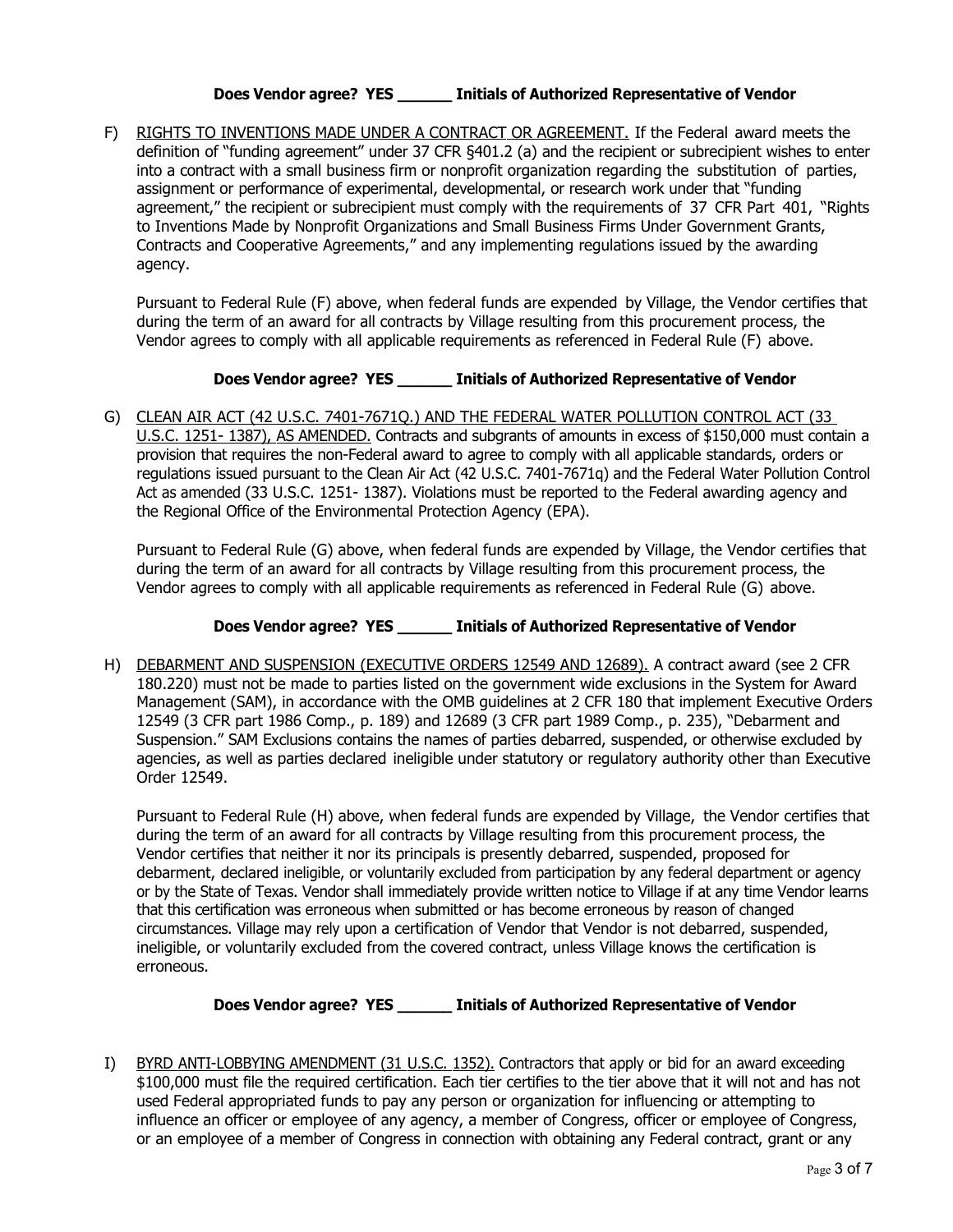other award covered by 31 U.S.C. 1352. Each tier must also disclose any lobbying with non-Federal funds that takes place in connection with obtaining any Federal award. Such disclosures are forwarded from tier to tier up to the non- Federal award.

Pursuant to Federal Rule (I) above, when federal funds are expended by Village, the Vendor certifies that during the term and after the awarded term of an award for all contracts by Village resulting from this procurement process, the Vendor certifies that it is in compliance with all applicable provisions of the Byrd Anti-Lobbying Amendment (31 U.S.C. 1352). The undersigned further certifies that:

- (1) No Federal appropriated funds have been paid or will be paid by or on behalf of the undersigned, to any person for influencing or attempting to influence an officer or employee of any agency, a Member of Congress, an officer or employee of Congress, or an employee of a Member of Congress in connection with the awarding of a Federal contract, the making of a Federal grant, the making of a Federal loan, the entering into a cooperative agreement, and the extension, continuation, renewal, amendment, or modification of a Federal contract, grant, loan, or cooperative agreement.
- (2) If any funds other than Federal appropriated funds have been paid or will be paid to any person for influencing or attempting to influence an officer or employee of any agency, a Member of Congress, an officer or employee of Congress, or an employee of a Member of Congress in connection with this Federal contract, grant, loan, or cooperative agreement, the undersigned shall complete and submit Standard Form-LLL, "Disclosure Form to Report Lobbying", in accordance with its instructions.
- (3) The undersigned shall require that the language of this certification be included in the award documents for all subawards at all tiers (including subcontracts, subgrants, and contracts under grants, loans, and cooperative agreements) and that all subrecipients shall certify and disclose accordingly.

This certification is a material representation of fact upon which reliance was placed when this transaction was made or entered into. Submission of this certificate is a prerequisite for making or entering into this transaction imposed by Section 1352, title 31, U.S. Code. Any person who fails to file the required certification shall be subject to a civil penalty of not less than \$10,000 and not more than \$100,000 for each such failure.

## **Does Vendor agree? YES \_\_\_\_\_\_ Initials of Authorized Representative of Vendor**

J) PROCUREMENT OF RECOVERED MATERIALS. When federal funds are expended by Village, Village and its contractors must comply with section 6002 of the Solid Waste Disposal Act, as amended by the Resource Conservation and Recovery Act. The requirements of Section 6002 include: (1) procuring only items designated in guidelines of the Environmental Protection Agency (EPA) at 40 CFR part 247 that contain the highest percentage of recovered materials practicable, consistent with maintaining a satisfactory level of competition, where the purchase price of the item exceeds \$10,000 or the value of the quantity acquired during the preceding fiscal year exceeded \$10,000; (2) procuring solid waste management services in a manner that maximizes energy and resource recovery; and (3) establishing an affirmative procurement program for procurement of recovered materials identified in the EPA guidelines.

Pursuant to Federal Rule (J) above, when federal funds are expended by the Village, as required by the Resource Conservation and Recovery Act of 1976 (42 U.S.C. § 6962(c)(3)(A)(i)), the Vendor certifies, by signing this document, that the percentage of recovered materials content for EPA-designated items to be delivered or used in the performance of the contract will be at least the amount required by the applicable contract specifications or other contractual requirements.

## **Does Vendor agree? YES \_\_\_\_\_\_ Initials of Authorized Representative of Vendor**

K) REQUIRED AFFIRMATIVE STEPS FOR SMALL, MINORITY, AND WOMEN-OWNED FIRMS FOR CONTRACTS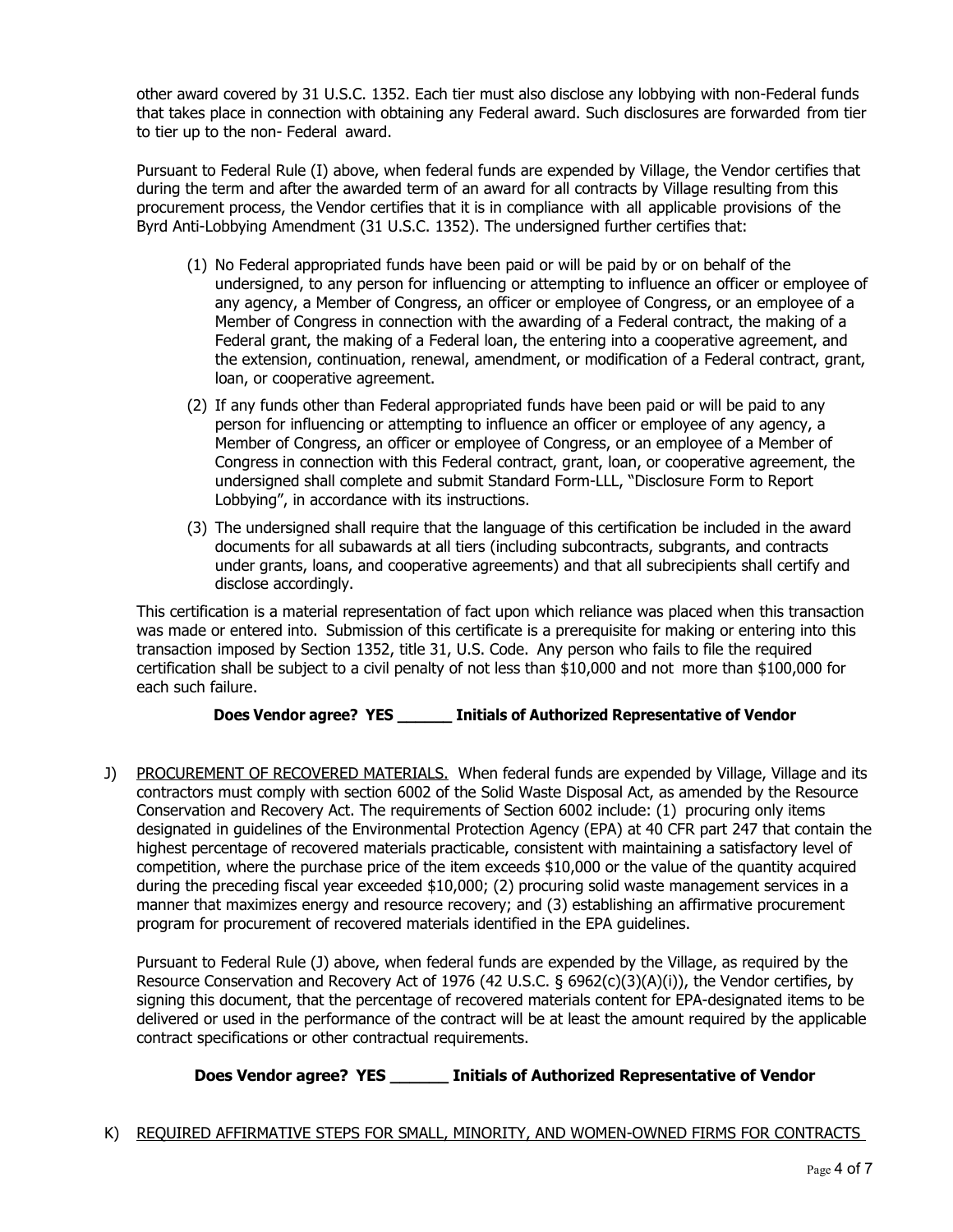PAID FOR WITH FEDERAL FUNDS – 2 CFR § 200.321. When federal funds are expended by Village, Vendor is required to take all affirmative steps set forth in 2 CFR 200.321 to solicit and reach out to small, minority and women owned firms for any subcontracting opportunities on the project, including: 1) Placing qualified small and minority businesses and women's business enterprises on solicitation lists; 2) Assuring that small and minority businesses, and women's business enterprises are solicited whenever they are potential sources; 3) Dividing total requirements, when economically feasible, into smaller tasks or quantities to permit maximum participation by small and minority businesses, and women's business enterprises; 4) Establishing delivery schedules, where the requirement permits, which encourage participation by small and minority businesses, and women's business enterprises; and 5) Using the services and assistance, as appropriate, of such organizations as the Small Business Administration and the Minority Business Development Agency of the Department of Commerce.

# **Does Vendor agree? YES \_\_\_\_\_\_ Initials of Authorized Representative of Vendor**

L) CERTIFICATION OF COMPLIANCE WITH NEVER CONTRACT WITH THE ENEMY-2 C.F.R. § 200.215. When federal funds are expended by Village for grant and cooperative agreements, or any contract resulting from this procurement process, that are expected to exceed \$50,000 within the period of performance, and are performed outside of the United States, including U.S. territories, to a person or entity that is actively opposing United States or coalition forces involved in a contingency operation in which members of the Armed Forces are actively engaged in hostilities, Village will terminate any grant or cooperative agreement or contract resulting from this procurement process as a violation of Never Contract with the Enemy detailed in 2 CFR Part 183. The Vendor certifies that it is neither an excluded entity under the System for Award Management (SAM) nor Federal Awardee Performance and Integrity Information System (FAPIIS) for any grant or cooperative agreement terminated due to Never Contract with the Enemy as a Termination for Material Failure to Comply. Village has a responsibility to ensure no Federal award funds are provided directly or indirectly to the enemy, to terminate subawards in violation of Never Contract with the Enemy, and to allow the Federal Government access to records to ensure that no Federal award funds are provided to the enemy.

## **Does Vendor agree? YES \_\_\_\_\_\_ Initials of Authorized Representative of Vendor**

M) PROHIBITION ON CERTAIN TELECOMMUNICATIONS AND VIDEO SURVEILLANCE SERVICES OR EQUIPMENT (2 C.F.R. § 200.216). Village, as a non-federal entity, is prohibited from obligating or expending Federal financial assistance, to include loan or grant funds, to: (1) procure or obtain, (2) extend or renew a contract to procure or obtain, or (3) enter into a contract (or extend or renew a contract) to procure or obtain, equipment, services, or systems that use "covered telecommunications" equipment or services as a substantial or essential component of any system, or as critical technology as part of any system. "Covered telecommunications" equipment is telecommunications equipment produced by Huawei Technologies Company or ZTE Corporation (or any subsidiary or affiliate of such entities), and physical security surveillance of critical infrastructure and other national security purposes, and video surveillance and telecommunications equipment produced by Hytera Communications Corporation, Hangzhou Hikvision Digital Technology Company, or Dahua Technology Company (or any subsidiary or affiliate of such entities) for the purpose of public safety, security of government facilities, physical security surveillance of critical infrastructure, and other national security purposes detailed in 2 CFR § 200.216.

When federal funds are expended by Village, the Vendor certifies, by signing this document, the Vendor will not purchase equipment, services, or systems that use "covered telecommunications," as defined herein, as a substantial or essential component of any system, or as critical technology as part of any system.

### **Does Vendor agree? YES \_\_\_\_\_\_ Initials of Authorized Representative of Vendor**

N) CERTIFICATION OF COMPLIANCE WITH EPA REGULATIONS APPLICABLE TO GRANTS, SUBGRANTS, COOPERATIVE AGREEMENTS, AND CONTRACTS IN EXCESS OF \$100,000 OF FEDERAL FUNDS. When federal funds are expended by Village for any contract resulting from this procurement process in excess of \$100,000, the Vendor certifies that the Vendor is in compliance with all applicable standards, orders, regulations, and/or requirements issued pursuant to the Clean Air Act of 1970, as amended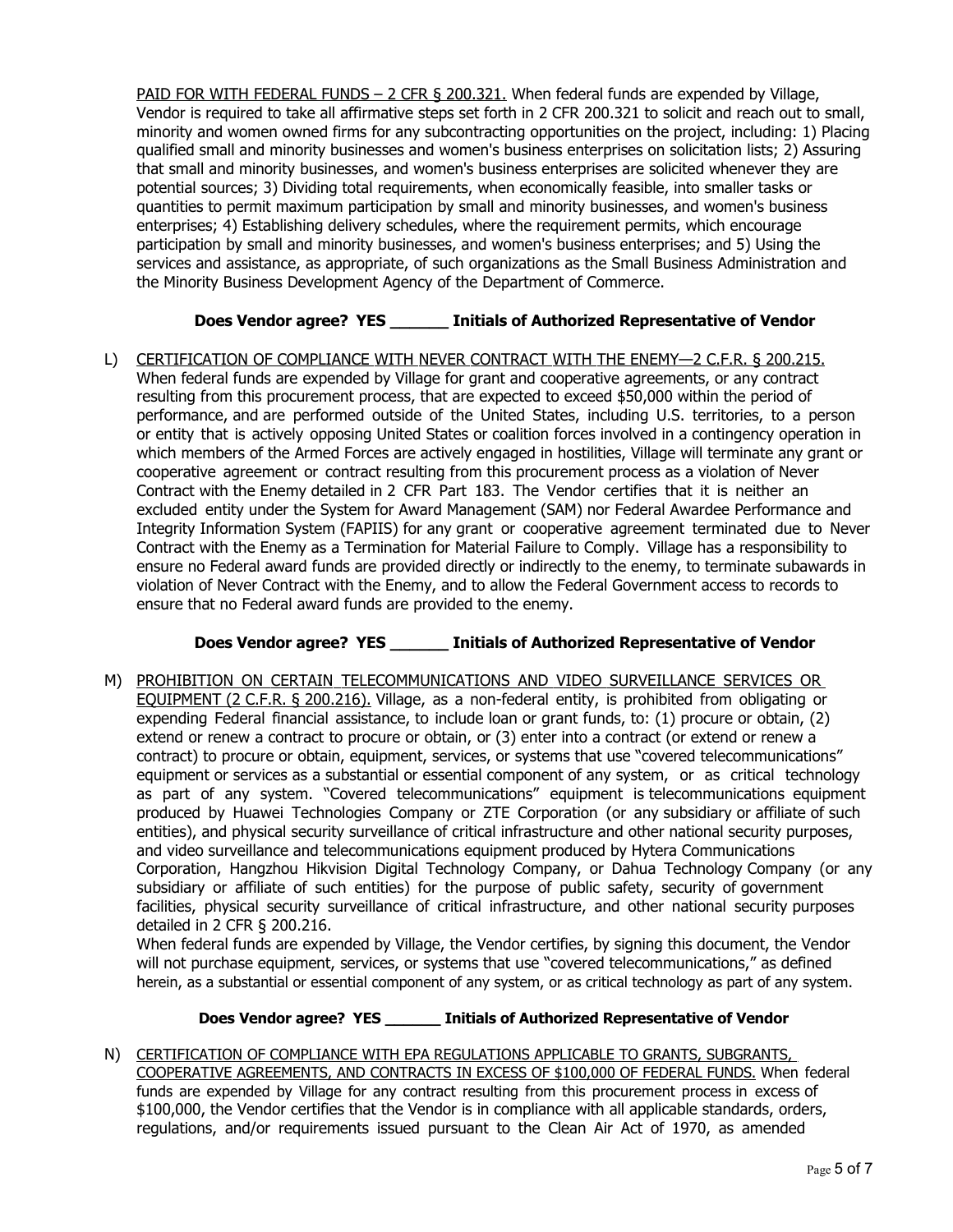(42 U.S.C. 1857(h)), Section 508 of the Clean Water Act, as amended (33 U.S.C. 1368), Executive Order 117389 and Environmental Protection Agency Regulation, 40 CFR Part 15.

### **Does Vendor agree? YES \_\_\_\_\_\_ Initials of Authorized Representative of Vendor**

O) CERTIFICATION OF COMPLIANCE WITH THE ENERGY POLICY AND CONSERVATION ACT. When federal funds are expended by Village for any contract resulting from this procurement process, the Vendor certifies that the Vendor will comply with the mandatory standards and policies relating to energy efficiency which are contained in the state energy conservation plan issued in compliance with the Energy Policy and Conservation Act (Pub. L. 94-163, 89 Stat. 871).

### **Does Vendor agree? YES \_\_\_\_\_\_ Initials of Authorized Representative of Vendor**

P) CERTIFICATION OF EQUAL EMPLOYMENT STATEMENT. It is the policy of Village not to discriminate on the basis of race, color, national origin, gender, limited English proficiency or handicapping conditions in its programs. Vendor agrees not to discriminate against any employee or applicant for employment to be employed in the performance of this Contract, with respect to hire, tenure, terms, conditions and privileges of employment, or a matter directly or indirectly related to employment, because of age (except where based on a bona fide occupational qualification), sex (except where based on a bona fide occupational qualification) or race, color, religion, national origin, or ancestry. Vendor further agrees that every subcontract entered into for the performance of this Contract shall contain a provision requiring non-discrimination in employment herein specified binding upon each subcontractor. Breach of this covenant may be regarded as a material breach of the Contract.

### **Does Vendor agree? YES \_\_\_\_\_\_ Initials of Authorized Representative of Vendor**

Q) DOMESTIC PREFERENCES FOR PROCUREMENTS AND COMPLIANCE WITH BUY AMERICA PROVISIONS—2 C.F.R § 200.322. As appropriate and to the extent consistent with law, Village has a preference for the purchase, acquisition, or use of goods, products, or materials produced in the United States (including but not limited to iron, aluminum, steel, cement, and other manufactured products) when spending federal funds. Vendor agrees that the requirements of this section will be included in all subawards including all contracts and purchase orders for work or products under this award, to the greatest extent practicable under a Federal award. (Purchases that are made with nonfederal funds or grants are excluded from the Buy America Act.) Vendor certifies that it is in compliance with all applicable provisions of the Buy America Act. Purchases made in accordance with the Buy America Act must still follow the applicable procurement rules calling for free and open competition. For purposes of 2 CFR Part 200.322,

"Produced in the United States" means, for iron and steel products, that all manufacturing processes, from the initial melting stage through the application of coatings, occurred in the United States.

"Manufactured products" means items and construction materials composed in whole or in part of non- ferrous metals such as aluminum; plastics and polymer-based products such as polyvinyl chloride pipe; aggregates such as concrete; glass, including optical fiber; and lumber.

Pursuant to Federal Rule (Q) above, when federal funds are expended by Village, Vendor certifies, by signing this document, that to the greatest extent practicable Vendor will provide a preference for the purchase, acquisition, or use of goods, products, or materials produced in the United States (including but not limited to iron, aluminum, steel, cement, and other manufactured products).

**Does Vendor agree? YES \_\_\_\_\_\_ Initials of Authorized Representative of Vendor**

R) RECORD RETENTION REQUIREMENTS FOR CONTRACTS PAID FOR WITH FEDERAL FUNDS – 2 CFR § 200.334. When federal funds are expended by Village for any contract resulting from this procurement